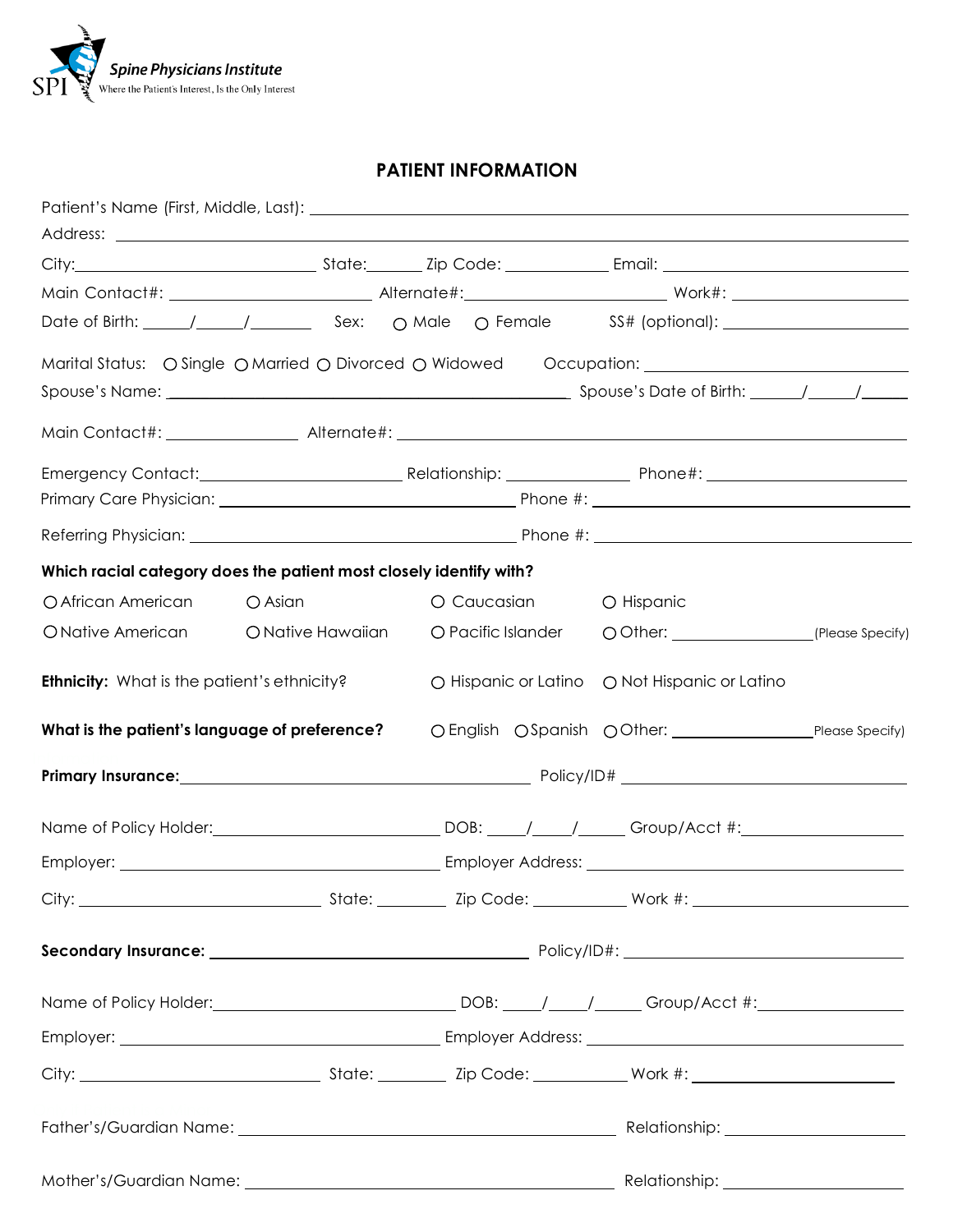

# **GENERAL CONSENT FORM Page 1 of 2**

**Patient Name: Date of Birth: /\_ /\_**

**Assignment of Benefits**. I authorize Spine Physicians Institute (SPI) to submit claims on my behalf directly to my private health insurance carrier. This means that Spine Physicians Institute will collect payment for supplies and services provided. **I understand that I am financially responsible** to the provider(s) for the charges not paid or payable. I authorize you to release any information necessary to insurance carriers regarding illnesses and or treatment in order to process claims. This assignment will remain in effect until revoked by me in writing.  **Patient Initials: \_\_\_\_\_\_\_\_\_\_\_\_**

**Consent for Treatment.** I consent for Spine Physicians Institute to administer treatments, tests and/or diagnostic tests to treat my/the patient's injury/illness on an outpatient basis. I acknowledge there is no guarantee as to the outcome of any treatment I/the patient receives. In compliance with state law, if another individual is accidentally exposed to my/the patient's blood or body fluids (BBF); or if a medical or surgical procedure could expose another individual to my/the patient's BBF, Spine Physicians Institute may have such BBF tested for human immunodeficiency (HIV/AIDS) at SPI's expense. **Patient Initials: \_\_\_\_\_\_\_\_\_\_\_**

**Mail/Email/Phone Calls.** I certify that I understand the privacy risks of the mail, phone calls and email. I hereby authorize a SPI representative or my physician to mail, call and or email me with communications regarding my healthcare, including but not limited to such things as appointment reminders, referral arrangements, and diagnostic test results. I understand that I have the right to rescind this authorization at any time by notifying Spine Physicians Institute to that effect in writing. **Patient Initials:** Patient Initials:

**Lab/X-Ray/Diagnostic Services: I understand that I may receive a separate bill if my medical care should include lab, x-ray and or other services, such as other diagnostic or anesthesia services. I further understand** that I am financially responsible for any co-pay or balances due for these services if they are not reimbursed **by insurance for whatever reason. Patient Initials: \_\_\_\_\_\_\_\_\_**

**Involvement of Others in Care**. I authorize Spine Physicians Institute to discuss my/the patient's care and medical needs with the following person.

| Name | Date of Birth | Relationship | Phone |
|------|---------------|--------------|-------|
|      |               |              |       |
|      |               |              |       |
|      |               |              |       |
|      |               |              |       |

May We Contact You By Phone and Leave a Message About Your Care?

 $\bigcap$  Leave message with contact number only  $\bigcap$  Leave message with contact number only

Primary Phone#: Secondary Phone#:

 $\bigcap$  Leave message with detailed information  $\bigcap$  Leave message with detailed information

 $\bigcirc$  Do not leave message  $\bigcirc$  Do not leave message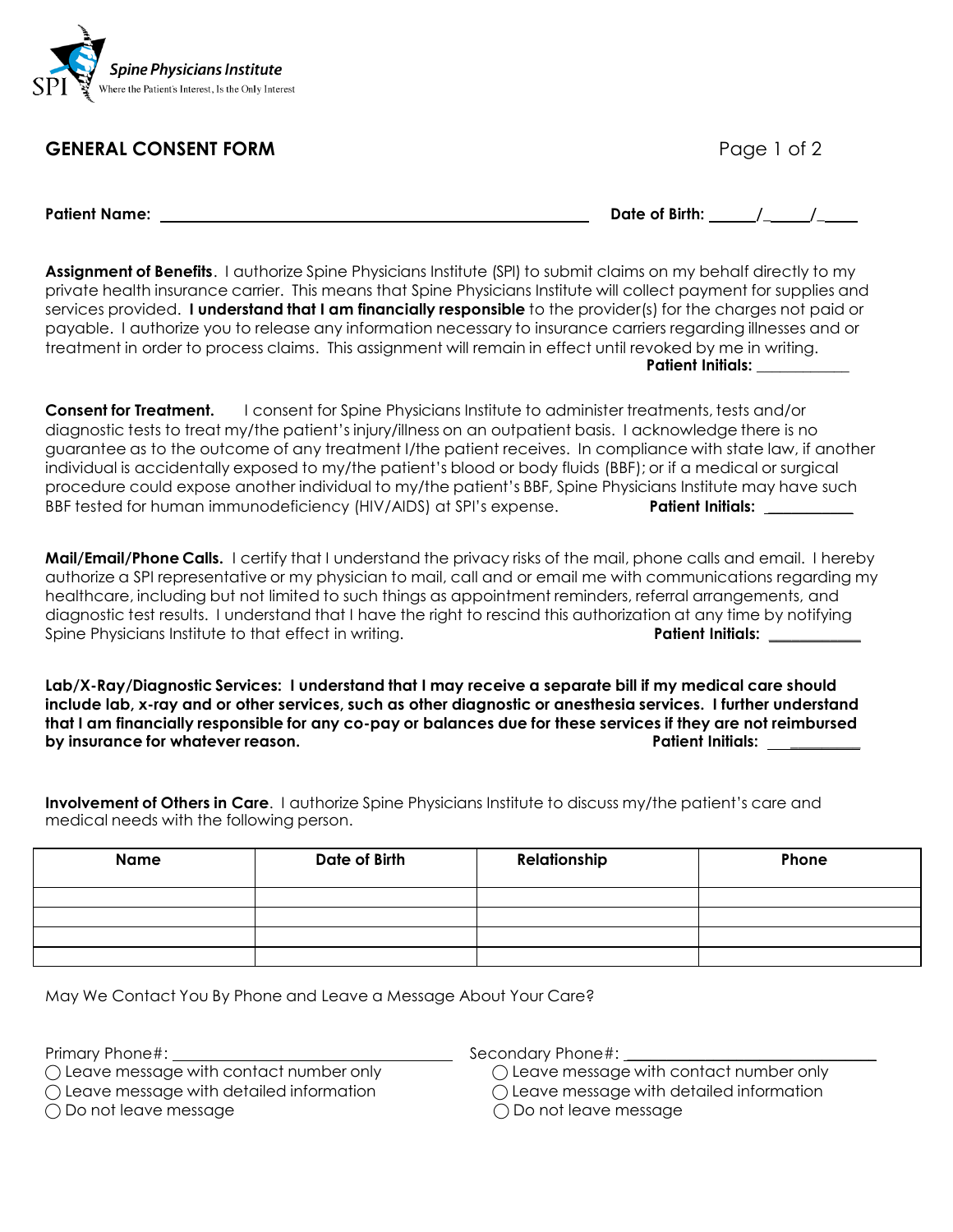

# **GENERAL CONSENT FORM Page 2 of 2**

| <b>Patient Financial Policy</b><br>  acknowledge receipt of the "Patient Financial Policy"       | <b>Patient Initials:</b> |
|--------------------------------------------------------------------------------------------------|--------------------------|
| <b>Notice of Privacy Practice</b><br>I acknowledge receipt of the "Notice of Privacy Practice"   | <b>Patient Initials:</b> |
| <b>Prescription Policy</b><br>I acknowledge receipt of the "Prescription Policy"                 | Patient Initials:        |
| <b>Cancellation/No Show Policy</b><br>I acknowledge receipt of the "Cancellation/No Show Policy" | <b>Patient Initials:</b> |
|                                                                                                  |                          |
|                                                                                                  |                          |

Print Name of Patient or Personal Representative

Signature of Patient or Personal Representative Date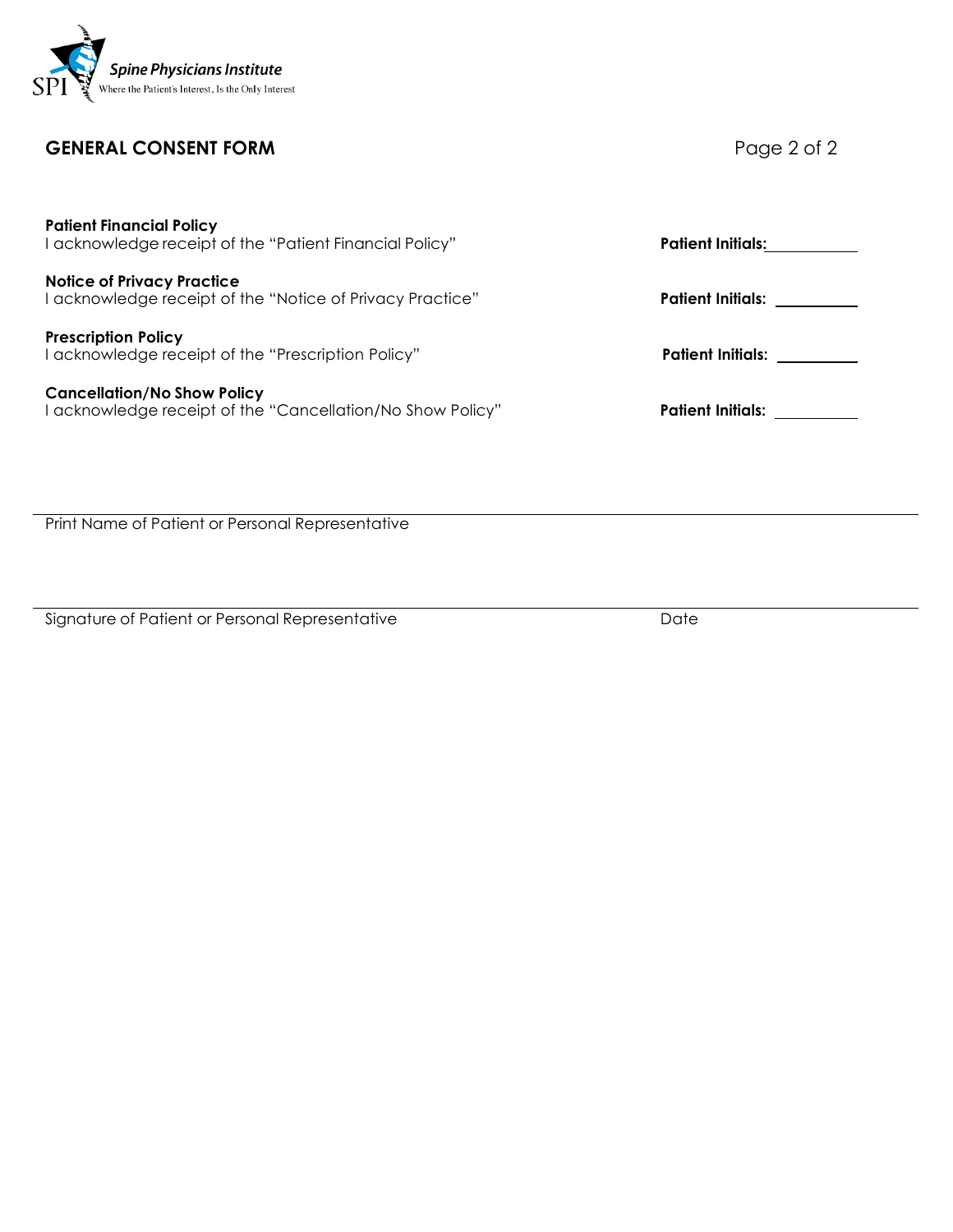

# **PATIENT FINANCIAL POLICY** PAGE 1 OF 2

To reduce confusion and misunderstanding between our patients and practice, we have adopted the following financial policies. If you have any questions regarding these policies, please discuss them with our billing staff or billing company. We are dedicated to providing the best possible care and service to you and regard your complete understanding of your financial responsibilities as an essential element of your care and treatment.

- We have made prior arrangements with many insurers and health plans (HMO & PPO) to accept assignment of benefits. We will bill those plans for which we have an agreement and will only require you to pay the authorized copayment at the time of service. This office's policy is to collect this copayment when you arrive for your appointment.
- Private Pay/Self Pay patients are required to pay in full at the time of check-in.
- Unless other arrangements have been made in advance by you and or your health insurance carrier, full payment for office services are due at the time that services are rendered. For your convenience we accept Visa, MasterCard, Discover and American Express. Please be advised that there is a \$35 service charge on all returned checks.
- Your insurance policy is a contract between you and your insurance company. As a courtesy, we will file your insurance claim for you if you assign the benefits to the doctor. If your insurance company does not pay within a reasonable period, will with assign all "balance due" to the patient for payment.
- You will be financially responsible for all services "not covered" by your health insurance. Payment for these services will be due at the time that the services are rendered.
- Fees for fracture care are often billed as "global" and include fracture care and office visits for a specified time period. X-rays, supplies, cast application fees, etc. are charged separately. Fracture care codes are listed under the insurance code section for surgery even though no "surgery" may have been performed.
- We will bill your health plan for all services provided in the hospital. Any balance due is your responsibility and is due upon receipt of a statement from our offices.
- For all services rendered to minor patients, we will look to the adult accompanying the patient and the parent or guardian with custody for payment.

I agree that I will not withhold or delay payment if my insurance company denies payment on any of the services rendered and or not covered. In the event it should become necessary to place for collection, any unpaid balance due to SPI, I/we agree to pay interest, collection fees and any/all legal fees, should legal action be filed.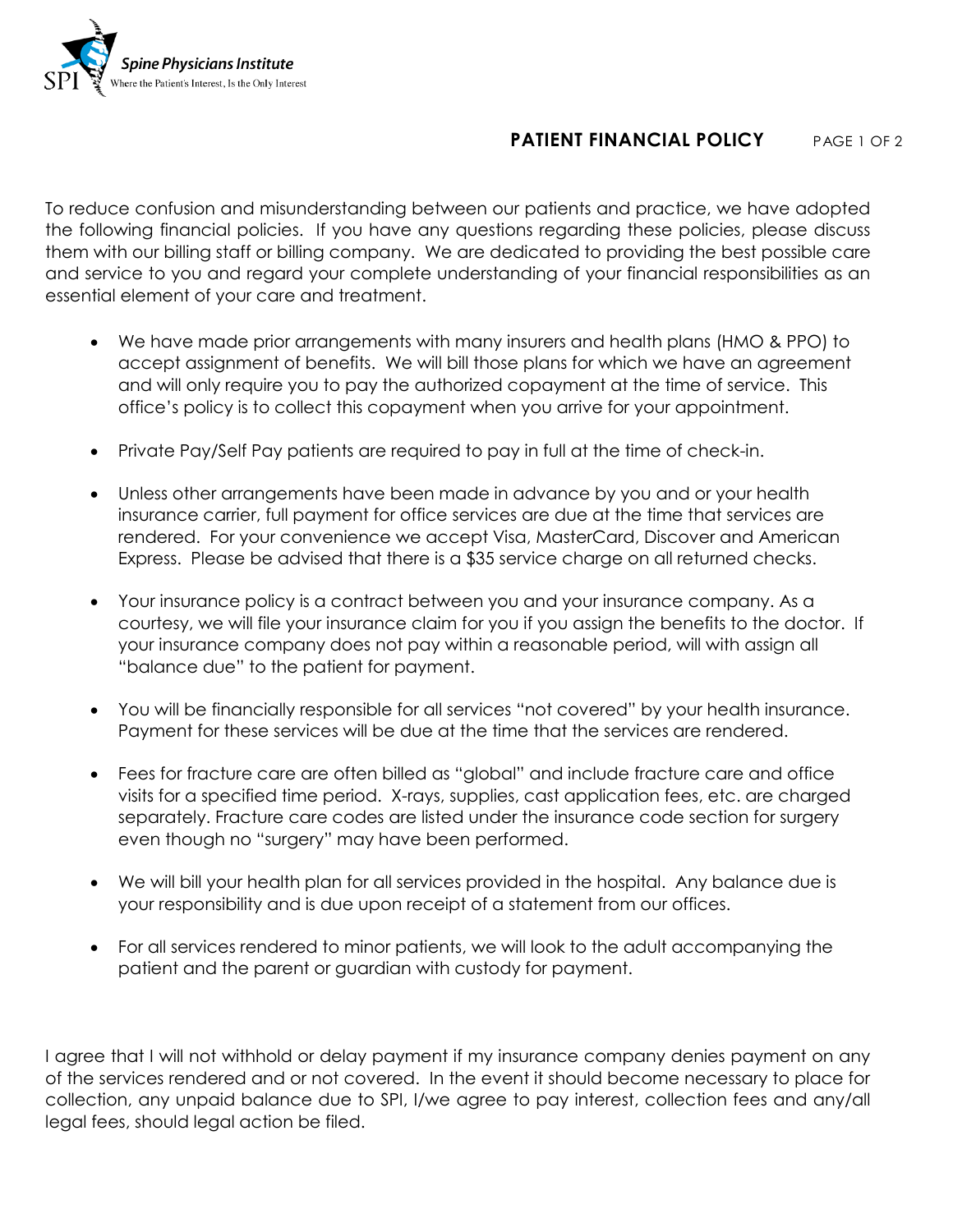

# **PATIENT FINANCIAL POLICY** PAGE 2 OF 2

**SECONDARY INSURANCE:** The Texas Department of Insurance requires the patient to provide secondary insurance coverage to the provider if applicable. Patient agrees to provide such information as outlined below. Patient agrees to notify provider in the future immediately of any additions, changes or deletions in primary or secondary insurance coverage. Initial/complete as applicable.

### **I have no secondary insurance coverage.**

 **I have secondary insurance coverage as described on the attached Patient Demographic form.**

**If you have Medicaid coverage of any kind, you must notify us prior to your visit.** This is part of your agreement with Medicaid, and failure to notify us of Medicaid coverage will result in full financial responsibility for services rendered and or dismissal from the practice.

### **Failure to keep your account balance current may require us to cancel/reschedule your appointment and or you may be subject to dismissal from the practice.**

SPINE PHYSICIANS INSTITUTE, firmly believes that a good patient/physician relationship is based upon understanding and open communications. It is our hope that the above policies will allow us to provide the highest quality care to our patients. If you have any questions or need clarification regarding these policies please discuss with the Practice Manager.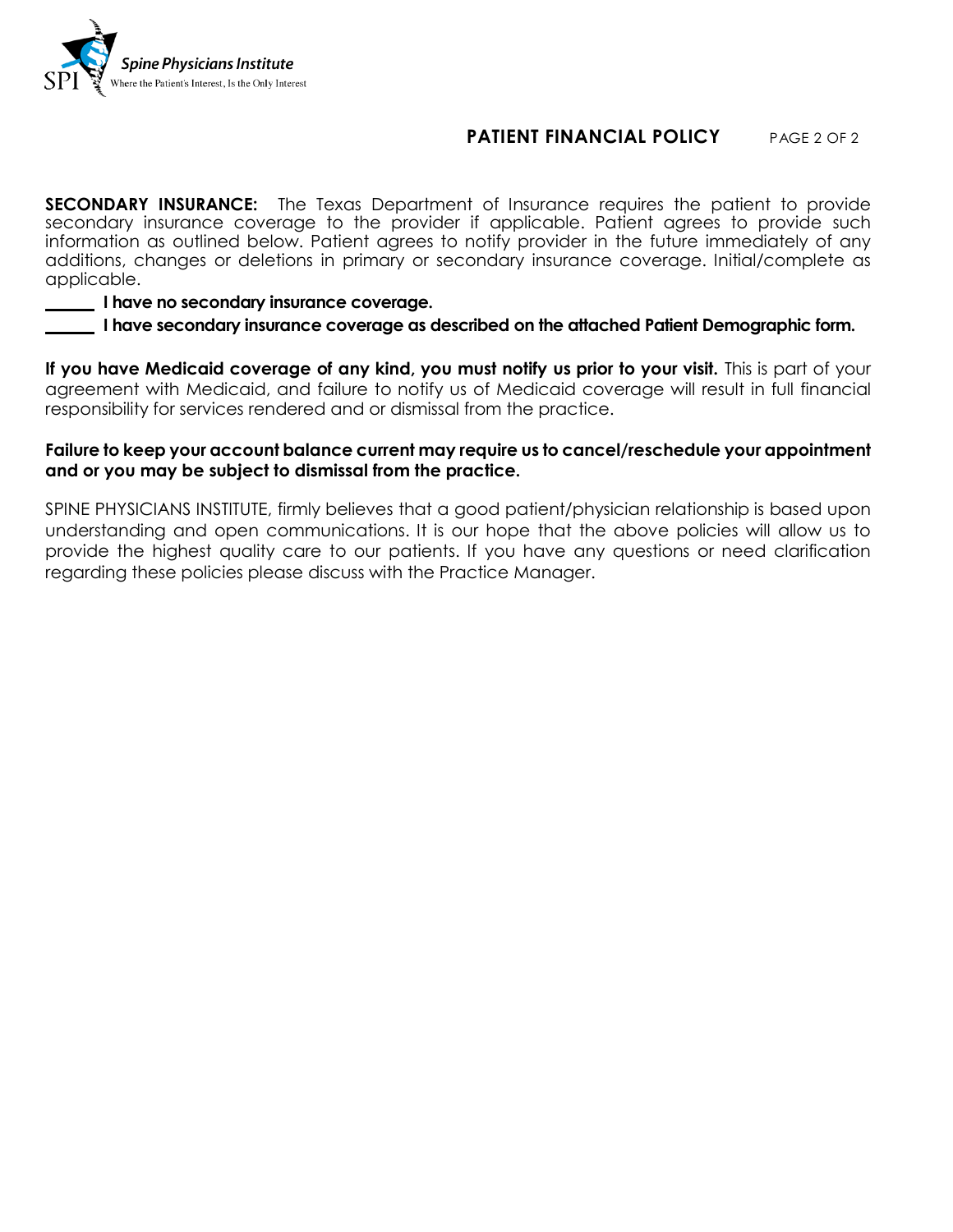

# **PRESCRIPTION POLICY**

In order to provide outstanding quality care, Spine Physicians Institute, adheres to a strict prescription refill policy. Medication refills are best addressed at the time of your visit with our physician, as this allows you to the update the physician on any changes in your medication or advise him of any new or ongoing symptoms. We understand, however, that sometimes this is not possible and in those situations it will be necessary to follow our refill policy.

Please call your pharmacy for all prescription refills. Most pharmacies will contact our physician office regarding renewal of medications. Should your pharmacy decline renewal; your pharmacist will instruct you regarding the next steps to take.

 When it is necessary to call in for a refill, please call the Medical Assistant of your physician.

The following guidelines will be followed when processing your refill request:

- There will be no refills given afterhours, weekends or Holidays
- A process time of 3 days minimum will be needed for all refill requests
- There will be **NO early refills**, patient must follow prescriptive directions
- Prescription phone-in/pick-up must be done **Mon-Fri 9am – 3:30pm**
- Non-controlled/non-narcotic prescriptions will require a follow up appointment every **3 months**
- Controlled/Narcotic prescriptions will require a follow up appointment every **30 days**
- New symptoms and/or change in pain levels or new injury will require clinic appointment
- No refills will be given for prescriptions NOT originally prescribed by SPI physician
- Signed "Prescription Refill Policy" is required if using narcotic/controlled medications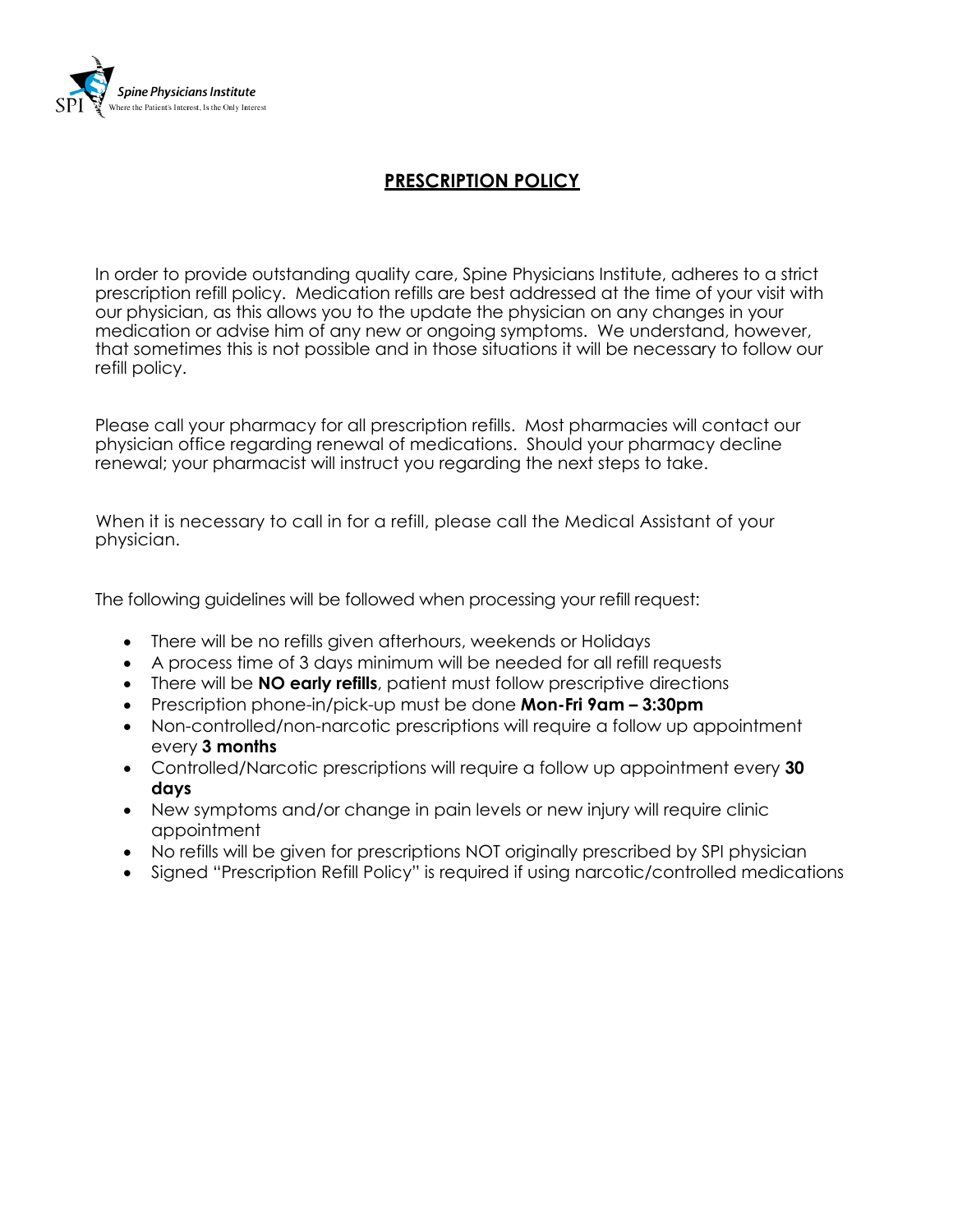

# **PHARMACY INFORMATION**

**Patient Signature** 

**Date**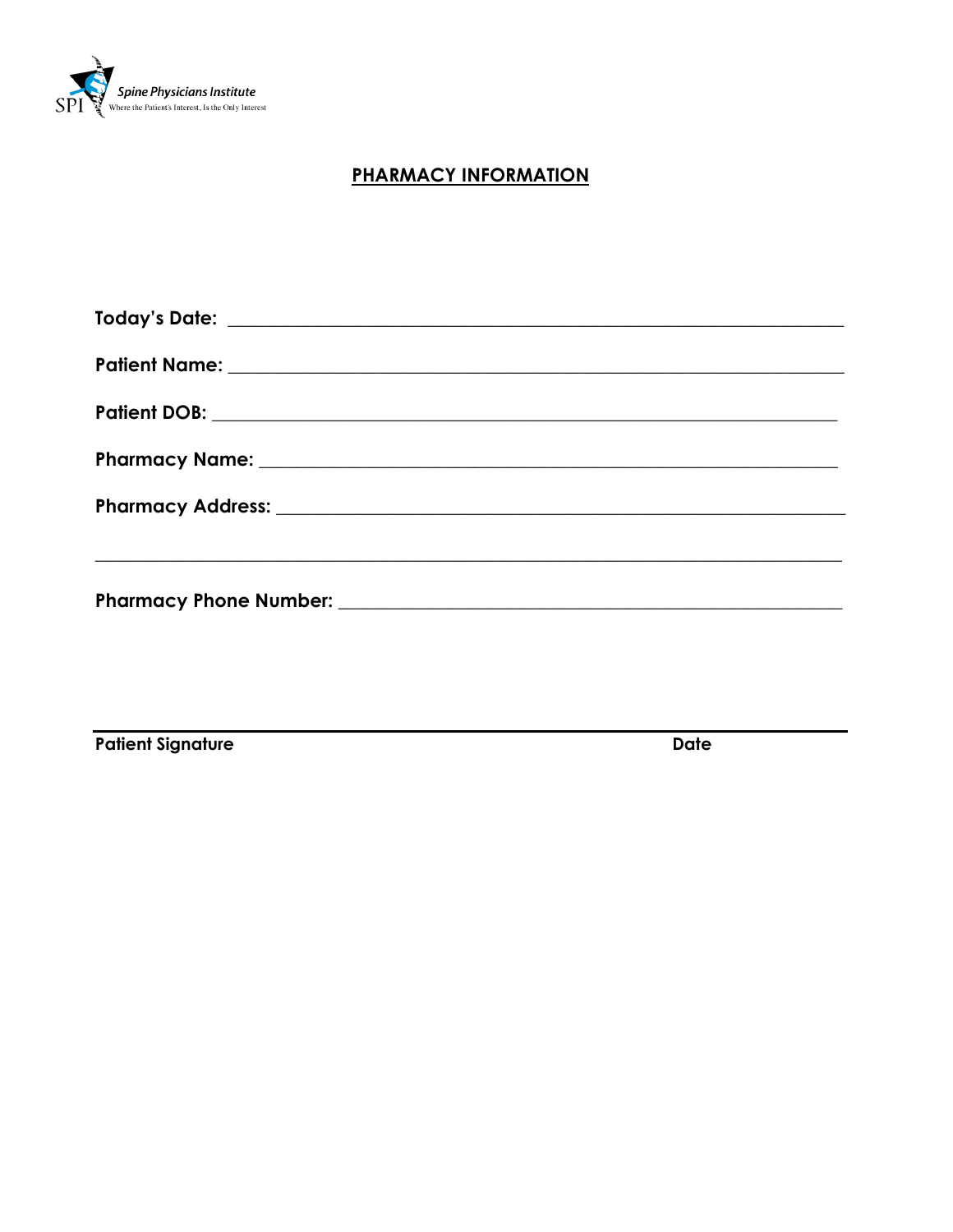

# **Cancellation Policy/No Show Policy For Doctor Appointments and Procedures**

## *1. Cancellation/No Show Policy for Doctor Appointment*

We understand that there are times when you must miss an appointment due to emergencies or obligations for work or family. However, when you do not call to cancel an appointment, you may be preventing another patient from getting much needed treatment. Conversely, the situation may arise where another patient fails to cancel and we are unable to schedule you for a visit, due to a seemingly "full" appointment book. **Excessive late cancellations/No Show can result in dismissal from the practice.**

**If an appointment is not cancelled at least 24 hours in advance you will be charged a thirty five (\$35) fee; this will not be covered by your insurance company**.

## *2. Scheduled Appointments*

We understand that delays can happen however, we must try to keep the other patients and doctors on time. **If a patient is 15 minutes past their scheduled time, we will have to reschedule the appointment.**

**We require our patients to authorize a credit card to be left on file for the \$35 no show/late cancellation fee. \$35 fee will ONLY be charged if there is a violation to the Cancellation/No Show Policy. The fee will be charged to the credit card on the same day as the missed appointment.** 

| CC Type (please circle one)  | AMEX | VISA | <b>MC</b>        |  |
|------------------------------|------|------|------------------|--|
|                              |      |      |                  |  |
|                              |      |      | Billing Zip Code |  |
|                              |      |      |                  |  |
| <b>Authorized Signature:</b> |      |      |                  |  |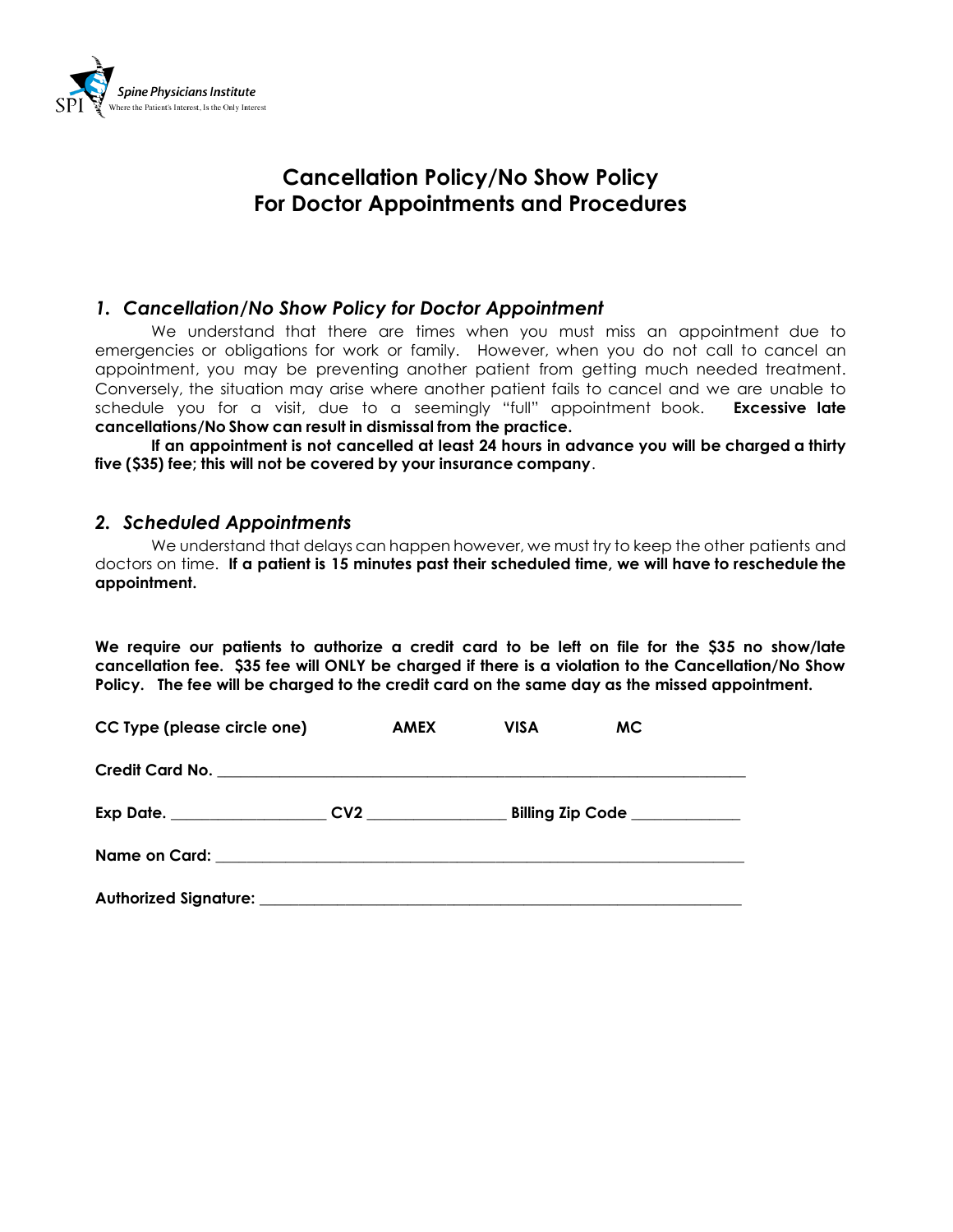

# **Research Release Form**

The Physicians and staff at the Spine Physicians Institute (SPI) are dedicated to providing evidence medicine. In order to ensure that you the patient are receiving such care, it is necessary to utilize our patient's medical history along with their treatment plans as a source of study and information.

By signing this form, you are giving the physicians and staff of SPI permission to utilize your medical records for the purposes of research, lectures and patient education videos. Your medical records, for these purposes are defined as your diagnostic images and your medical history. At no time will your name, date of birth or social security number be disclosed to anyone.

Please indicate below whether or not you will allow SPI to use your medical information for the purpose of research.

[ ] **Do not release any of my medical information for any reason**

# [ ] **I give permission for SPI to use my medical information for the purposes outlined above.**

**\_\_\_\_\_\_\_\_\_\_\_\_\_\_\_\_\_\_\_\_\_\_\_\_\_\_\_\_\_\_\_\_\_\_\_\_\_\_\_\_\_\_\_\_\_\_\_\_\_ \_\_\_\_\_\_\_\_\_\_\_\_\_\_\_\_\_\_\_\_\_\_\_\_\_\_\_\_\_\_\_\_**

Patient Signature Date Date

From time to time we have patients that have questions regarding their upcoming surgery and request to get in touch with a past surgical patient. If you have had surgery by Dr. Venkat Sethuraman and would be interested in participating in a patient education program to mentor future surgical patients, please sign below. Your signature gives SPI permission to disclose your name and number ONLY to another patient for the sole purpose of gaining insight regarding their treatment plan. At no time will any medical history be disclosed.

Patient Signature Date

\_\_\_\_\_\_\_\_\_\_\_\_\_\_\_\_\_\_\_\_\_\_\_\_\_\_\_\_\_\_\_\_\_\_\_\_\_\_\_\_\_\_\_\_\_\_\_\_\_ \_\_\_\_\_\_\_\_\_\_\_\_\_\_\_\_\_\_\_\_\_\_\_\_\_\_\_\_\_\_\_\_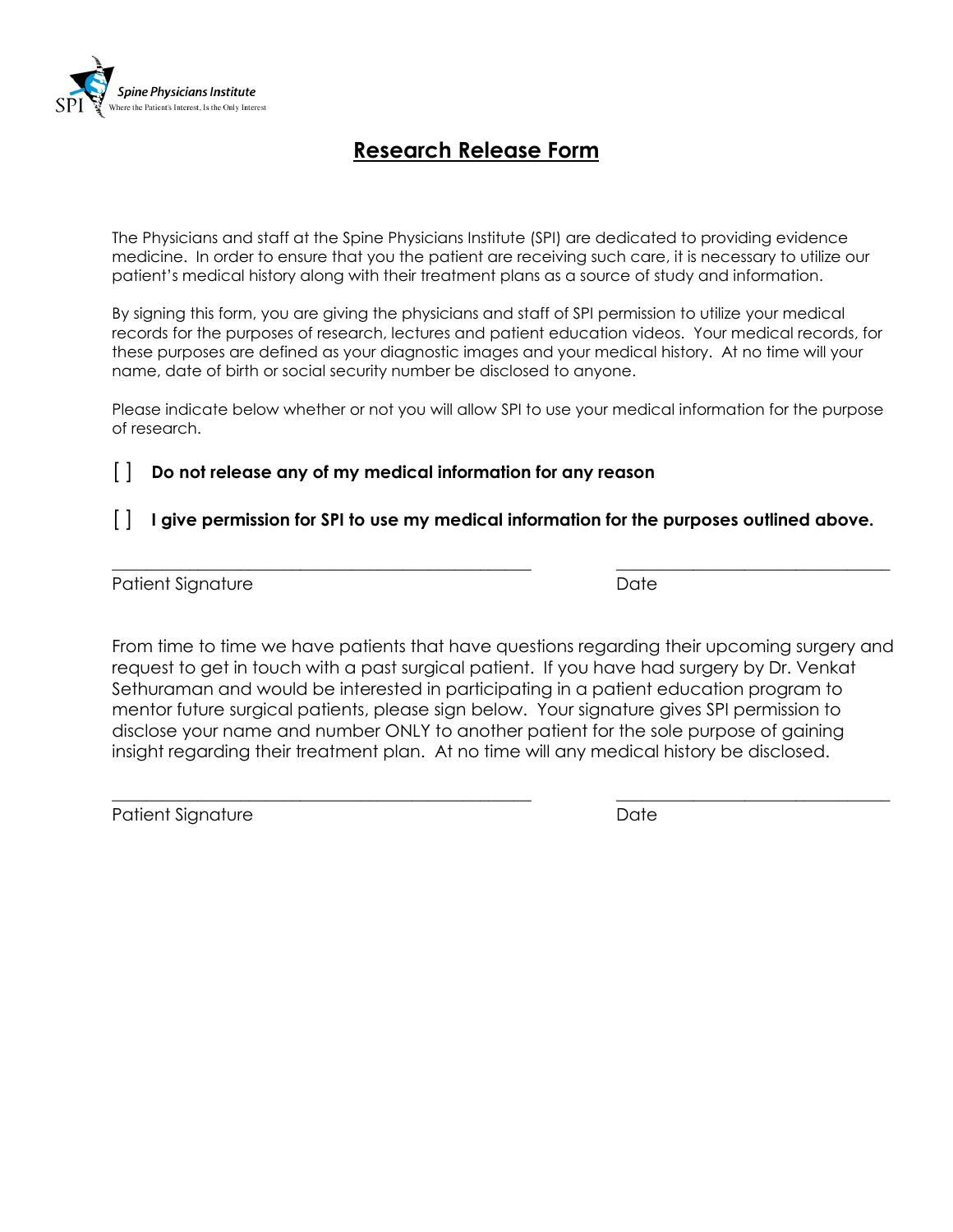

## **NEW PATIENT QUESTIONNAIRE**

| Today's Date: _________________________ |                     |  |
|-----------------------------------------|---------------------|--|
| Name: ___________________________       | Age: Date of Birth: |  |
|                                         |                     |  |
| When did your problem start: _          |                     |  |

## **\*\* Only complete sections A-F below that apply to you. There will be a General Medical section that will need to be completed in full. \*\***

## **INJURY OR TRAUMA (SECTION A)**

**Did a particular accident or injury cause your problem? ◯ NO (please skip to Section) ◯ YES (continue** this section)

**\_\_\_\_\_\_\_\_\_\_\_\_\_\_\_\_\_\_\_\_\_\_\_\_\_\_\_\_\_\_\_\_\_\_\_\_\_\_\_\_\_\_\_\_\_\_\_\_\_\_\_\_\_\_\_\_\_\_\_\_\_\_\_\_\_\_\_\_\_\_\_\_\_\_\_\_\_\_\_\_\_\_\_\_\_\_\_\_\_\_\_\_\_\_\_\_\_\_\_\_\_\_\_\_\_\_\_\_\_\_\_\_**

**\_\_\_\_\_\_\_\_\_\_\_\_\_\_\_\_\_\_\_\_\_\_\_\_\_\_\_\_\_\_\_\_\_\_\_\_\_\_\_\_\_\_\_\_\_\_\_\_\_\_\_\_\_\_\_\_\_\_\_\_\_\_\_\_\_\_\_\_\_\_\_\_\_\_\_\_\_\_\_\_\_\_\_\_\_\_\_\_\_\_\_\_\_\_\_\_\_\_\_\_\_\_\_\_\_\_\_\_\_\_\_\_**

**\_\_\_\_\_\_\_\_\_\_\_\_\_\_\_\_\_\_\_\_\_\_\_\_\_\_\_\_\_\_\_\_\_\_\_\_\_\_\_\_\_\_\_\_\_\_\_\_\_\_\_\_\_\_\_\_\_\_\_\_\_\_\_\_\_\_\_\_\_\_\_\_\_\_\_\_\_\_\_\_\_\_\_\_\_\_\_\_\_\_\_\_\_\_\_\_\_\_\_\_\_\_\_\_\_\_\_\_\_\_\_\_**

**\_\_\_\_\_\_\_\_\_\_\_\_\_\_\_\_\_\_\_\_\_\_\_\_\_\_\_\_\_\_\_\_\_\_\_\_\_\_\_\_\_\_\_\_\_\_\_\_\_\_\_\_\_\_\_\_\_\_\_\_\_\_\_\_\_\_\_\_\_\_\_\_\_\_\_\_\_\_\_\_\_\_\_\_\_\_\_\_\_\_\_\_\_\_\_\_\_\_\_\_\_\_\_\_\_\_\_\_\_\_\_\_**

**\_\_\_\_\_\_\_\_\_\_\_\_\_\_\_\_\_\_\_\_\_\_\_\_\_\_\_\_\_\_\_\_\_\_\_\_\_\_\_\_\_\_\_\_\_\_\_\_\_\_\_\_\_\_\_\_\_\_\_\_\_\_\_\_\_\_\_\_\_\_\_\_\_\_\_\_\_\_\_\_\_\_\_\_\_\_\_\_\_\_\_\_\_\_\_\_\_\_\_\_\_\_\_\_\_\_\_\_\_\_\_\_**

#### **Check only one:**

- **⃝ I have never had back/neck problems in this area of my spine prior to this injury**
- ⃝ **I had back/neck problems in this area of my spine before, and this injury made it worse**

#### **Check all that apply:**

- **⃝ This injury occurred at work**
- ⃝ **I have filed a claim through worker's compensation**

**In your own words, please explain how this injury occurred: \_\_\_\_\_\_\_\_\_\_\_\_\_\_\_\_\_\_\_\_\_\_\_\_\_\_\_\_\_\_\_\_\_\_\_\_\_\_\_\_\_\_\_\_\_\_\_\_**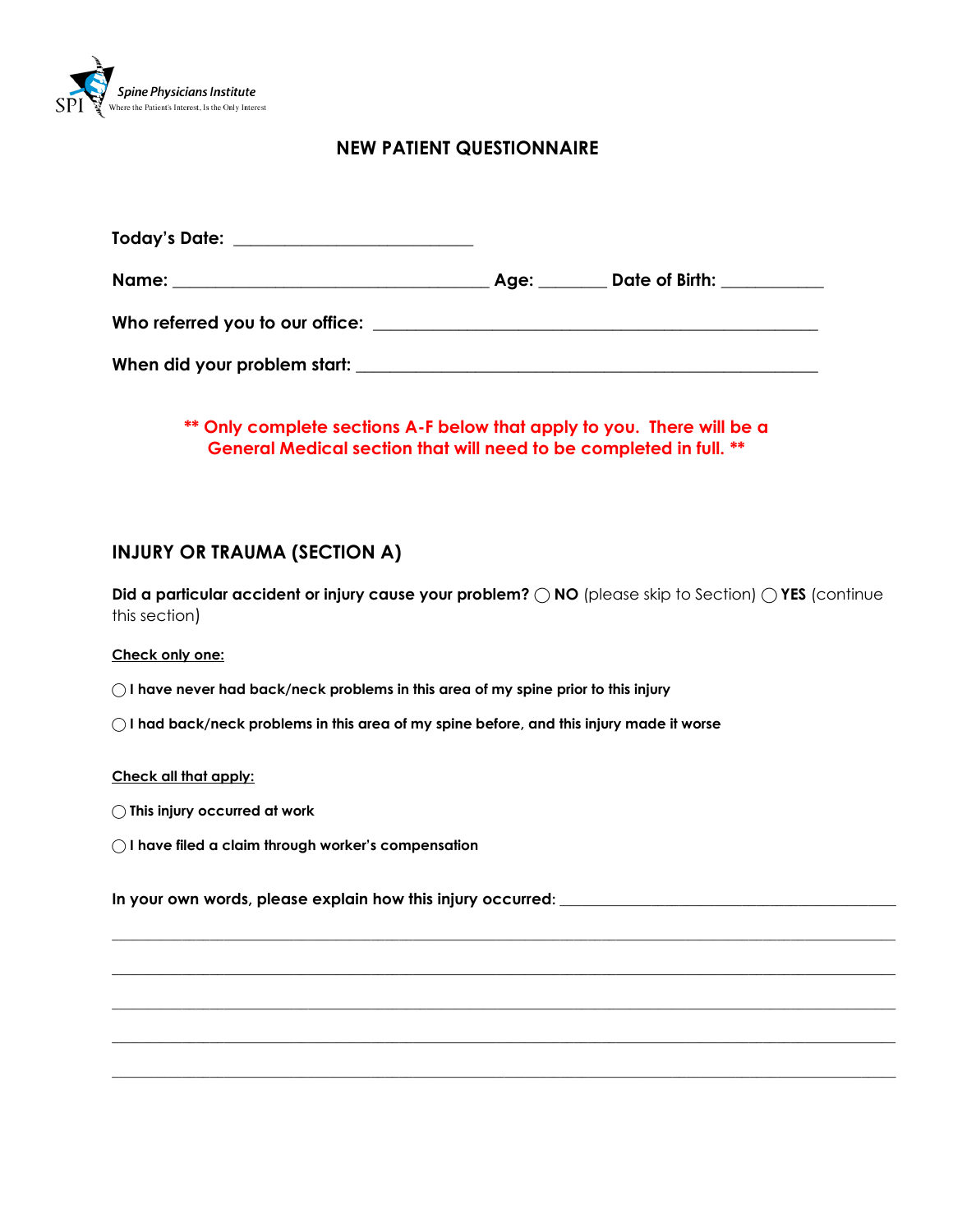

# **PAIN AND DISABILITY: (SECTION B)**

**This section pertains to pain only. You will have an opportunity to answer questions about numbness and tingling in Section C.** 

**Does your neck or back problems cause pain? 
(DICA) (please skip to Section) 
(Continue this continue this** section)

**Please mark on the figure below to show where you feel pain.** 



**Pain Scale 0-10 (0= No pain, 10= pain severe enough to pass out)**

| What number would you give your pain on average: __________________                                                              |
|----------------------------------------------------------------------------------------------------------------------------------|
| What number would you give your pain at its worst: _____________________________                                                 |
| Please check all that describe your pain:                                                                                        |
| □ Burning □ Sharp/Stabbing □ Tingling □ Aching □ Throbbing                                                                       |
| $\square$ Shooting $\square$ Pulling/Tearing $\square$ Cramping $\square$ Other $\_\_\_\_\_\_\_\_\_\_\_\_\_\_\_\_\_\_\_\_\_\_\_$ |
| Please check all of the appropriate responses in each category to complete the phrase "My Pain"                                  |
| $\Box$ Began suddenly $\Box$ Began gradually $\Box$ interrupts my sleep $\Box$ is constant $\Box$ comes and goes                 |
| My pain is worse $\Box$ all day $\Box$ at night $\Box$ in the morning $\Box$ in the afternoon                                    |
| My pain is worse when $\Box$ Walking $\Box$ Running $\Box$ Standing $\Box$ Sitting $\Box$ Bending $\Box$ Lifting $\Box$ Driving  |
| $\Box$ applying heat $\Box$ applying ice $\Box$ exercising $\Box$ frequently changing positions                                  |
| □ Lying down □ Sports ________________________________ □ Overhead lifting                                                        |
| $\Box$ Nothing makes my pain worse                                                                                               |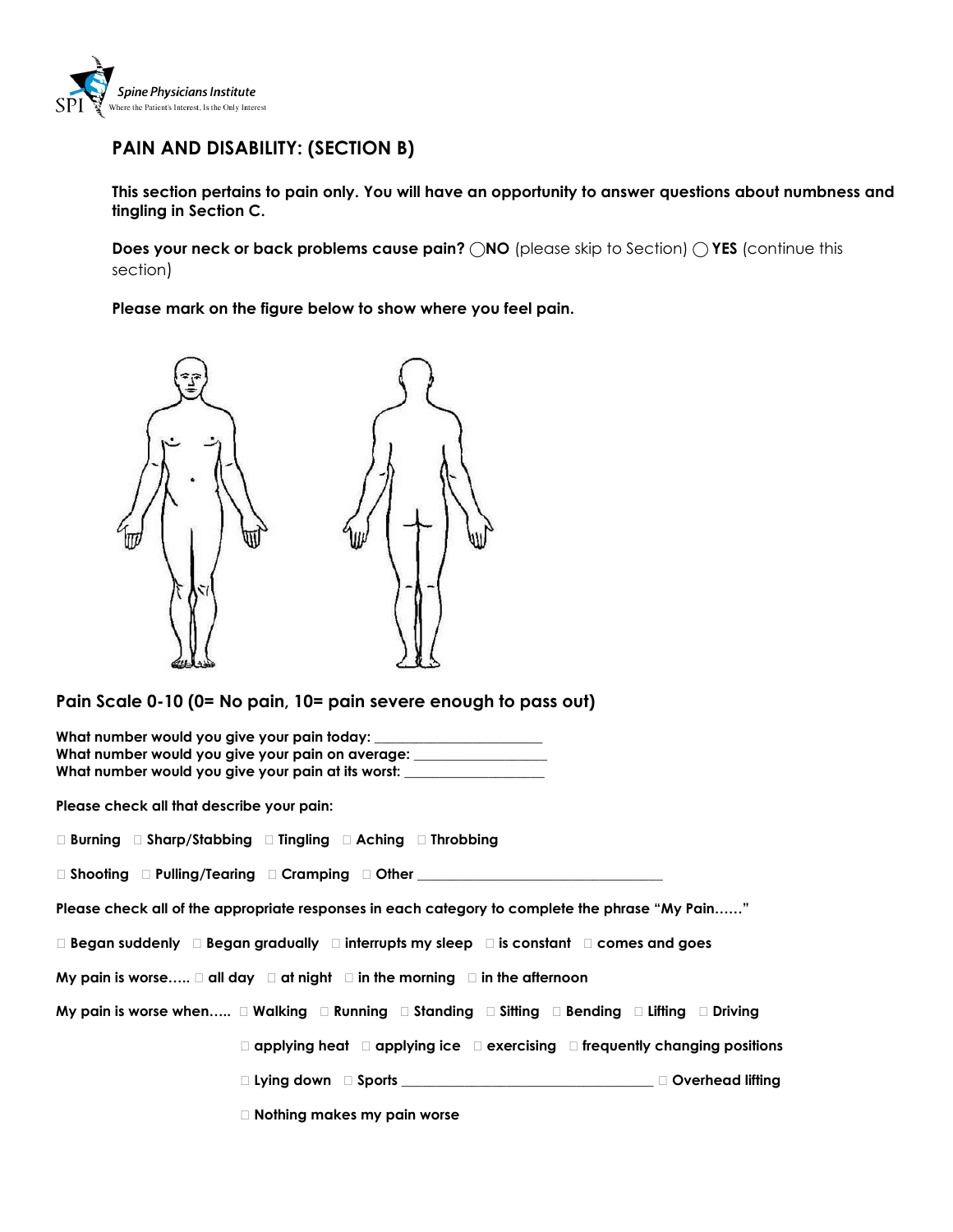

**My pain is better while…… Walking Running Standing Sitting Bending Lifting Driving applying heat applying ice exercising frequently changing positions Overhead activity Lying on back Lying on side Lying on stomach Recliner Sports \_\_\_\_\_\_\_\_\_\_\_\_\_\_\_\_\_\_\_\_\_\_\_\_ Nothing makes my pain better Overall, which single word of phrase would you use to describe your pain the majority of the time? Trivial/Minimal Annoying Limiting Disabling Unbearable Because of my pain, I am unable to………….. Walk over \_\_\_\_\_\_ miles Run over \_\_\_\_\_\_miles Sit longer than \_\_\_\_\_min/hours Stand longer than \_\_\_\_\_ min/hours Lift over \_\_\_\_\_ pounds**

### **NUMBNESS/TINGLING (SECTION C)**

**Do you feel numbness or tingling? ◯NO** (skip to Section D) ◯ YES (continue this section)

**Please mark on the figure below to show where you feel numbness (loss of feeling) or tingling (pins and needles)**



**My numbness and tingling is made worse while…. Walking Running Standing Sitting Bending**

- **Lifting Driving Heat Ice Exercising**
- **Frequently change of position Sports**
- **Nothing makes numbness and tingling worse**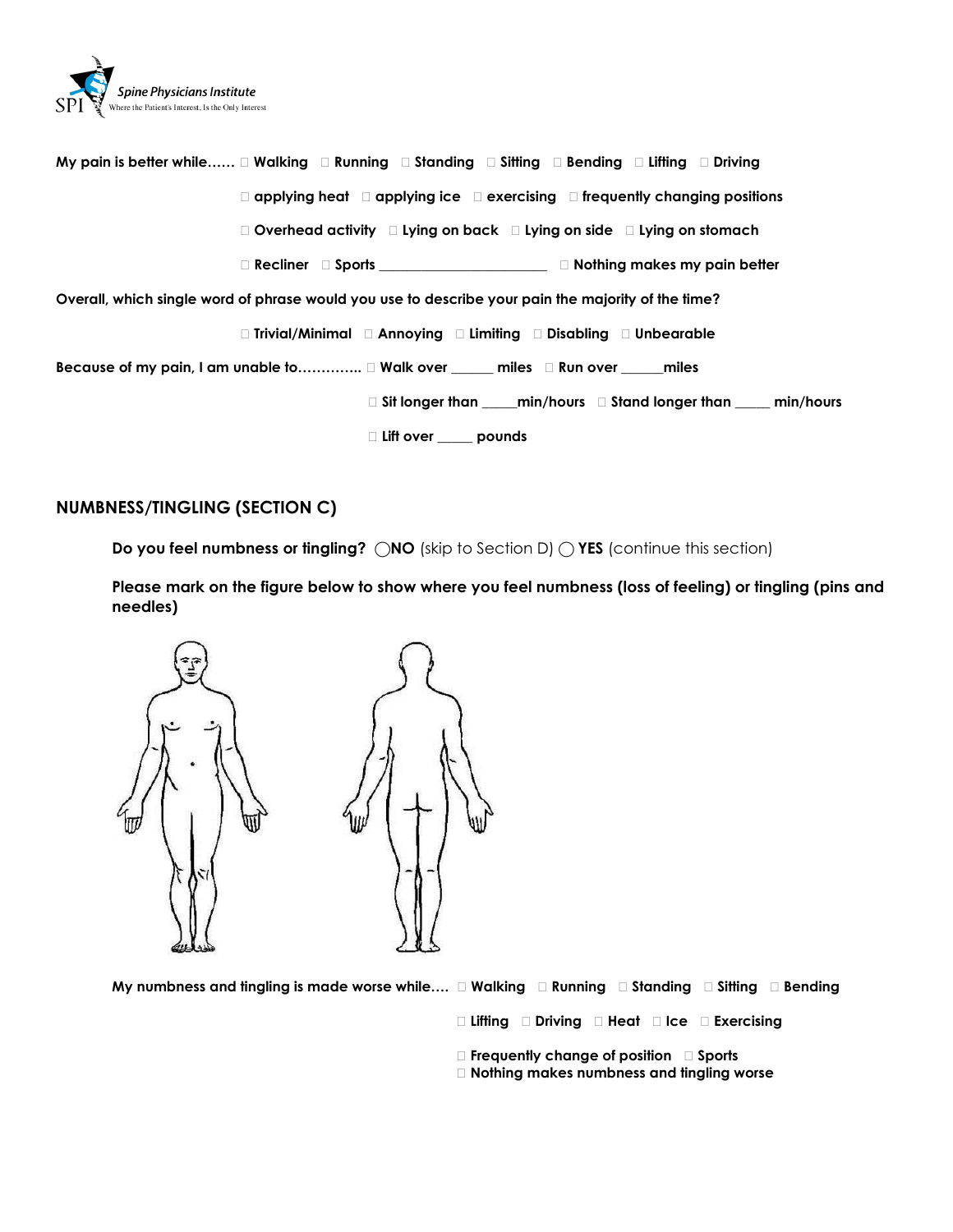

| My numbness and tingling is made better while… $\Box$ Walking $\;\;\Box$ Running $\;\;\Box$ Standing $\;\;\Box$ Sitting $\;\;\Box$ Bending |  |
|--------------------------------------------------------------------------------------------------------------------------------------------|--|
|--------------------------------------------------------------------------------------------------------------------------------------------|--|

**Lifting Driving Heat Ice Exercising** 

- **Frequently change of position Sports**
- **Nothing makes numbness and tingling better**

### **SPINAL DEFORMITY/TUMOR (SECTION D)**

**Do you have a curve, lump or mass near or on your spine? ⃝NO** (skip to Section E)

⃝ **YES** (continue this section) **PLEASE CHECK ALL THAT APPLY TO YOUR SITUATION**

**II have a spinal curvature or deformity (scoliosis or kyphosis) that was present at birth** 

 **I have a spinal curvature or deformity (scoliosis or kyphosis) that developed in childhood and was not present or obvious at birth**

 **I have a spinal curvature or deformity (scoliosis or kyphosis) that developed as an adult and was not present in childhood** 

- **I wore a brace when I was younger to help my scoliosis or kyphosis**
- **I am wearing a brace now I have noticed my spinal curvature getting worse**
- **My clothes no longer fit or hang properly I have a lump or mass on my spine that is getting larger**
- **I have a lump or mass on my spine that is not getting larger**
- **The mass is painful The mass is NOT painful**

### **ASSOCIATED PROBLEMS (SECTION E)**

**Please check all that apply to you**

| □□ Clumsiness in hands                                 | $\square \square$ Must look at feet in order to walk |
|--------------------------------------------------------|------------------------------------------------------|
| $\Box$ Frequent falling or stumbling                   | $\Box$ Unable to stand up straight                   |
| $\Box$ Leakage of bowel contents or staining underwear | $\Box$ Leakage of urine or staining of underwear     |
| $\Box$ Unable to completely empty bladder              | $\Box$ Impotence                                     |
| $\Box$ Unable to look forward without bending knees    | <b>DO I HAVE NONE OF THESE PROBLEMS</b>              |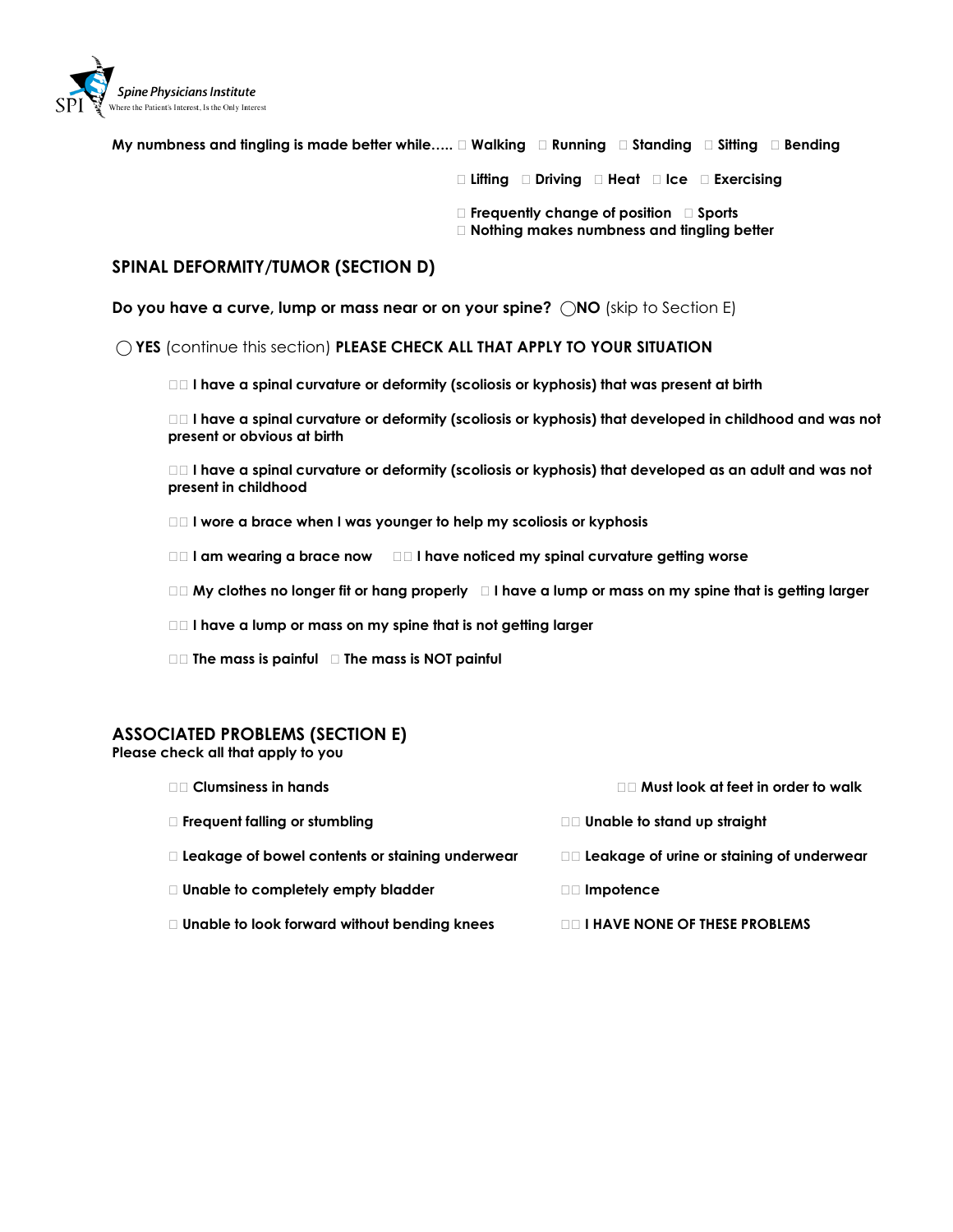

#### **TESTING AND TREATMENT (SECTION F)**

**Which of the following tests have you had in the last year for your spine problem? (check all that apply)**

|          |  | □□ X-Ray □ Blood Test □ Myelogram □ MRI □ CT (CAT Scan) □ Discogram            |                                                   |
|----------|--|--------------------------------------------------------------------------------|---------------------------------------------------|
|          |  | $\Box$ Bone Density Scan $\Box$ Nuclear Bone Scan $\Box$ Nerve Study (EMG/NCV) |                                                   |
| □□ Other |  |                                                                                | <b>I HAVE HAD NO TESTS TO EVALUATE MY PROBLEM</b> |

#### **Your treatment history (check all that apply)**

|                                                                                        | Complete<br>Relief | Improved | Unchanged | Worse |
|----------------------------------------------------------------------------------------|--------------------|----------|-----------|-------|
| <b>Physical Therapy</b>                                                                |                    |          |           |       |
| <b>Home Exercises</b>                                                                  |                    |          |           |       |
| <b>Chiropractic Care</b>                                                               |                    |          |           |       |
| <b>Epidural Steroid Injection</b><br>(performed in hospital)                           |                    |          |           |       |
| <b>Facet Injection (performed in</b><br>hospital                                       |                    |          |           |       |
| Local or Trigger Point Injection<br>(performed in office)                              |                    |          |           |       |
| Massage                                                                                |                    |          |           |       |
| Brace, Corset or other support                                                         |                    |          |           |       |
| Acupuncture                                                                            |                    |          |           |       |
| Other                                                                                  |                    |          |           |       |
| <b>I HAVE NOT STARTED OR</b><br><b>COMPLETED ANY OF THE ABOVE</b><br><b>TREATMENTS</b> |                    |          |           |       |

#### **Please list all of the physicians that you have seen in the past 2 years**

| <b>Physician Name</b> | <b>Issue or Problem</b> |
|-----------------------|-------------------------|
|                       |                         |
|                       |                         |
|                       |                         |
|                       |                         |
|                       |                         |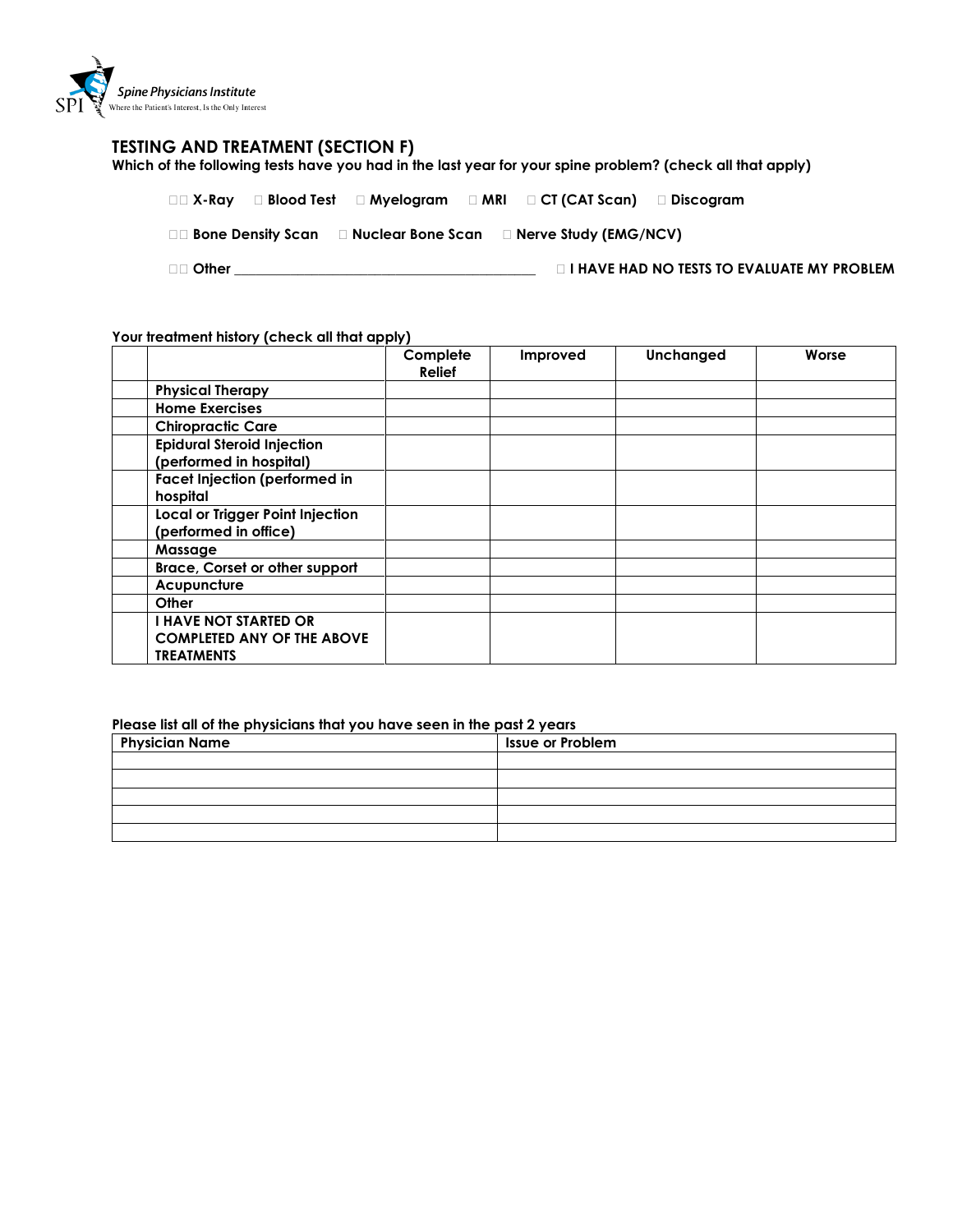

# **GENERAL MEDICAL SECTION**

(Complete all areas below)

## **MEDICAL HISTORY**

**Please check any and all medical problems that you currently have or have experienced in the past**

| <b>Diabetes</b>                                       | <b>Seizures</b>                   | Hypertension (high blood pressure)    |
|-------------------------------------------------------|-----------------------------------|---------------------------------------|
| <b>Stroke</b>                                         | <b>Heart Disease</b>              | <b>Emphysema</b>                      |
| <b>Brain Aneurysm</b>                                 | <b>COPD</b>                       | <b>Hepatitis</b>                      |
| Anemia                                                | <b>Blood Clotting Problems</b>    | Asthma                                |
| HIV/AIDS                                              | Osteoporosis/Osteopenia           | <b>Valley Fever (coccidiomycosis)</b> |
| Kidney problems (renal<br>failure, stones, infection) | Cancer (type)                     | <b>Tuberculosis</b>                   |
| <b>Thyroid</b>                                        | <b>Stomach Ulcers</b>             | <b>Other Joint Pain</b>               |
| <b>Rheumatoid Arthritis</b>                           | Reflux disease                    | <b>Depression</b>                     |
| Hiatal Hernia                                         | <b>Psychiatric illness (type)</b> | Other                                 |
| No Medical Problems                                   |                                   |                                       |

## **PRIOR SPINE SURGERY**

**Have you ever had surgery on your spine? (This includes Fusions, decompressions, or any disc procedures)**

#### **⃝ YES (complete this section) ⃝ NO (please skip to medical history)**

| <b>Date</b> | Procedure | Rate the outcome of surgery.<br>Poor. Good or Excellent<br>(See legend below) |
|-------------|-----------|-------------------------------------------------------------------------------|
|             |           |                                                                               |
|             |           |                                                                               |
|             |           |                                                                               |
|             |           |                                                                               |
|             |           |                                                                               |
|             |           |                                                                               |
|             |           |                                                                               |

#### **Legend:**

**Poor =** the surgery had no change or made me worse

**Good =** the surgery improved my symptoms

**Excellent =** Dramatically improved or resolved my symptoms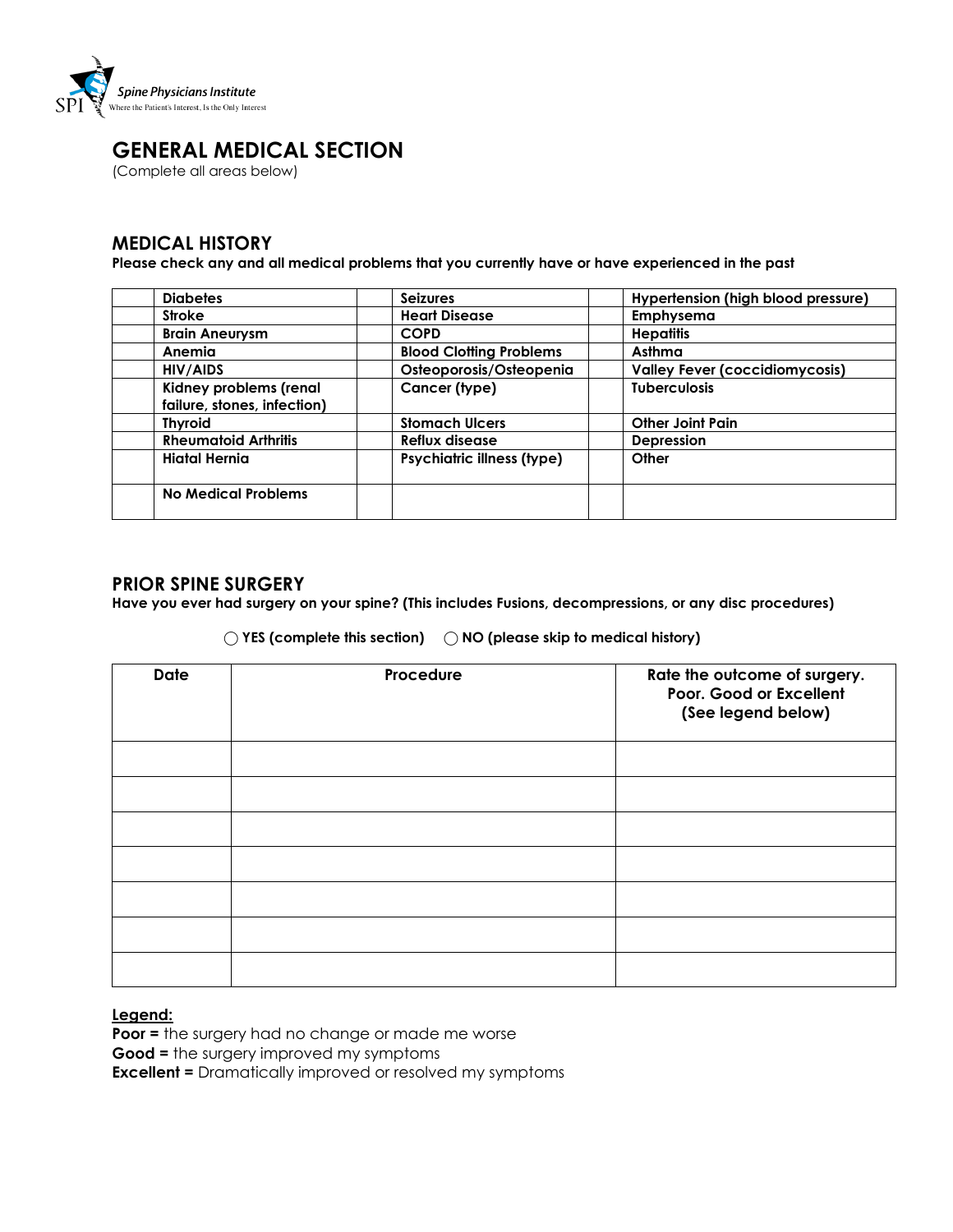

#### **Please list all non-spine related surgeries:**

| Procedure | Date (month/year) |
|-----------|-------------------|
|           |                   |
|           |                   |
|           |                   |
|           |                   |
|           |                   |
|           |                   |

### **MEDICATION HISTORY**

**Please list all medical/supplements you have tried or are currently taking in treating your spinal disorder(s). Please include last date, dose, number of pills per day and if medication helped. (examples = Naproxen, Voltaren, Ibuprofen, Feldine, Orudis, Indocin, Vicodin, Percocet, Oxycontin, Darvocet, Morphine, Soma, Flexeril, Robaxin, Skelaxin, Baclofen, Celebrex, Mobic, Neurontin, Lyrica, Elavil, Cymbalta, Ultram, Trazadone, etc.)**

| <b>When last</b><br>used? | <b>Medication</b> | Dose              | # of Pills per<br>day | <b>Did medication help?</b> |
|---------------------------|-------------------|-------------------|-----------------------|-----------------------------|
| mm/yy                     | Example: motrin   | 800 <sub>mg</sub> | 4                     | Very                        |
|                           |                   |                   |                       |                             |
|                           |                   |                   |                       |                             |
|                           |                   |                   |                       |                             |
|                           |                   |                   |                       |                             |
|                           |                   |                   |                       |                             |
|                           |                   |                   |                       |                             |
|                           |                   |                   |                       |                             |

## **Other Medications (not related to your spine)**

| <b>Medication</b> | <b>Dose</b> | Condition for which you are taking medication<br>for |
|-------------------|-------------|------------------------------------------------------|
|                   |             |                                                      |
|                   |             |                                                      |
|                   |             |                                                      |
|                   |             |                                                      |

#### **Medication Allergies**

- **⃝ I am not allergic to any medications**
- **⃝ I am allergic to the following medications**

| <b>Medication</b> | Reaction |
|-------------------|----------|
|                   |          |
|                   |          |
|                   |          |
|                   |          |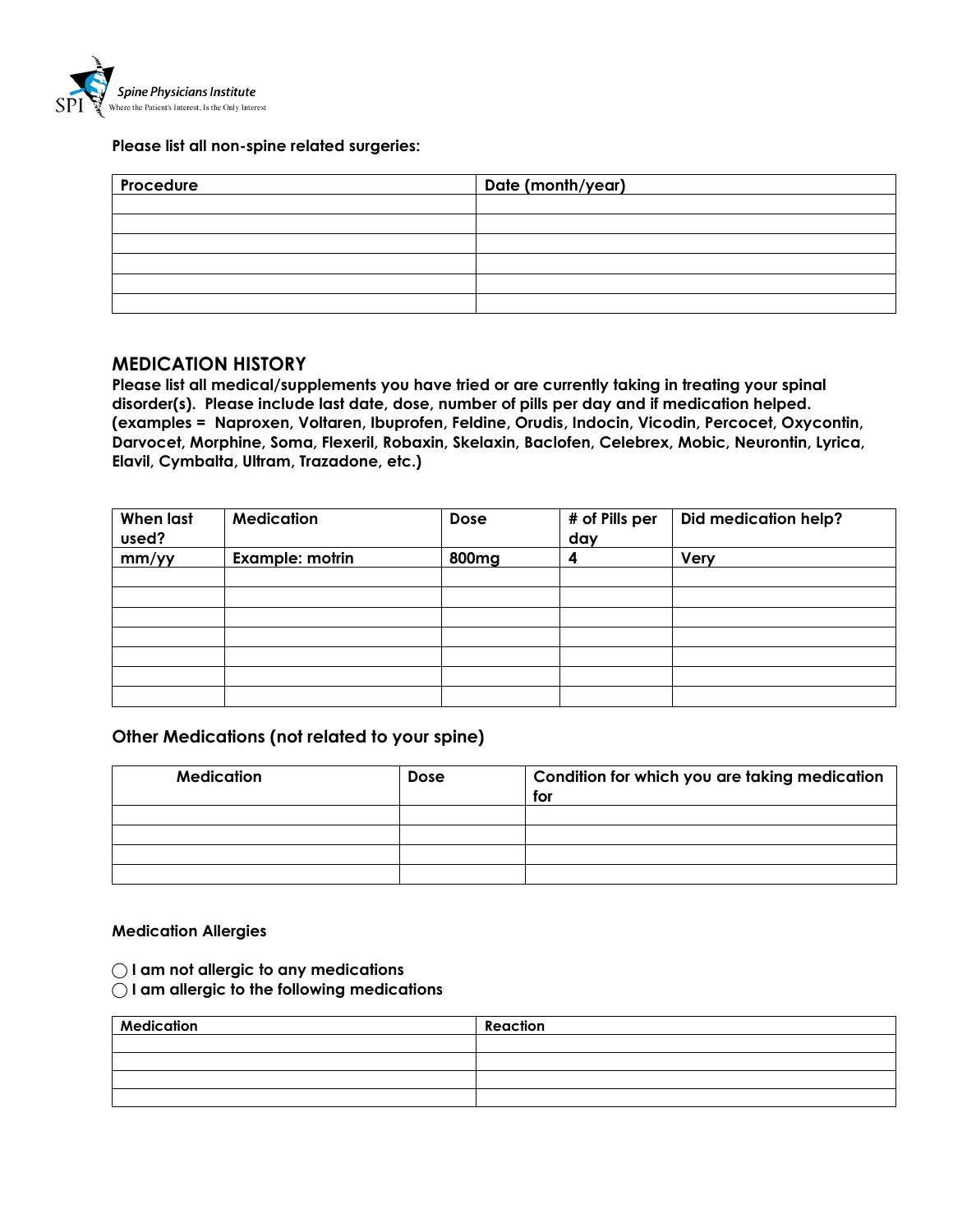

# **FAMILY HISTORY**

**Please check next to any medical problem that runs in your family** 

| <b>Diabetes</b>                            | <b>Hypertension (blood</b>  | <b>Seizures</b>                                                            |
|--------------------------------------------|-----------------------------|----------------------------------------------------------------------------|
| <b>Stroke or Aneurysm</b>                  | <b>Heart Disease</b>        | <b>Emphysema (COPD)</b>                                                    |
| <b>Hepatitis</b>                           | Kidney/Bladder problems     | Asthma                                                                     |
| <b>Tuberculosis</b>                        | <b>Valley Fever</b>         | <b>Stomach Ulcer or reflux</b><br>disease (peptic ulcer, hiatal<br>hernia) |
| <b>Osteoarthritis</b><br>(degenerative)    | <b>Rheumatoid Arthritis</b> | Cancer (type)                                                              |
| Depression                                 | <b>Spinal Disorder</b>      | <b>Psychiatric illness</b>                                                 |
| <b>NO FAMILY MEDICAL</b><br><b>HISTORY</b> | OTHER:                      |                                                                            |

## **SOCIAL HISTORY**

What is your current occupation: How long have you been in this line of work? \_\_ **Please check all that apply to your work or school status: I have missed no time from work/school due to my spinal problem I am currently working full time I am a full-time student I have missed a total of \_\_\_\_\_ days from work/school due to spinal problem I am working \_\_\_\_\_ Part-time \_\_\_\_\_ Full-time I am unable to work due to my spinal problems I am unable to work due to another problem unrelated to my spine reason? \_\_\_\_\_\_\_\_\_\_\_\_\_\_\_\_\_\_\_\_\_\_\_\_ The last date worked was: \_\_\_\_\_\_\_\_\_\_\_\_\_\_\_\_\_\_\_\_\_\_\_\_\_\_\_\_\_\_\_\_\_ I have been receiving worker's compensation since \_\_\_\_\_\_\_\_\_\_\_\_\_\_\_\_\_\_\_\_\_\_\_\_\_\_\_\_\_\_\_\_\_\_\_\_\_\_\_\_\_\_\_\_\_\_\_\_ I have been on disability since \_\_\_\_\_\_\_\_\_\_\_\_\_\_\_\_\_\_\_\_\_ Short Term \_\_\_\_\_\_ Long Term \_\_\_\_\_\_ Marital Status (circle one) Single Married Separated Divorced Widowed Living Situation (circle one) Homeless With children With Spouse With Relatives Alone List any sports or recreation that you participate in with frequency and duration**

**\_\_\_\_\_\_\_\_\_\_\_\_\_\_\_\_\_\_\_\_\_\_\_\_\_\_\_\_\_\_\_\_\_\_\_\_\_\_\_\_\_\_\_\_\_\_\_\_\_\_\_\_\_\_\_\_\_\_\_\_\_\_\_\_\_\_\_\_\_\_\_\_\_\_\_\_\_**

**\_\_\_\_\_\_\_\_\_\_\_\_\_\_\_\_\_\_\_\_\_\_\_\_\_\_\_\_\_\_\_\_\_\_\_\_\_\_\_\_\_\_\_\_\_\_\_\_\_\_\_\_\_\_\_\_\_\_\_\_\_\_\_\_\_\_\_\_\_\_\_\_\_\_\_\_\_**